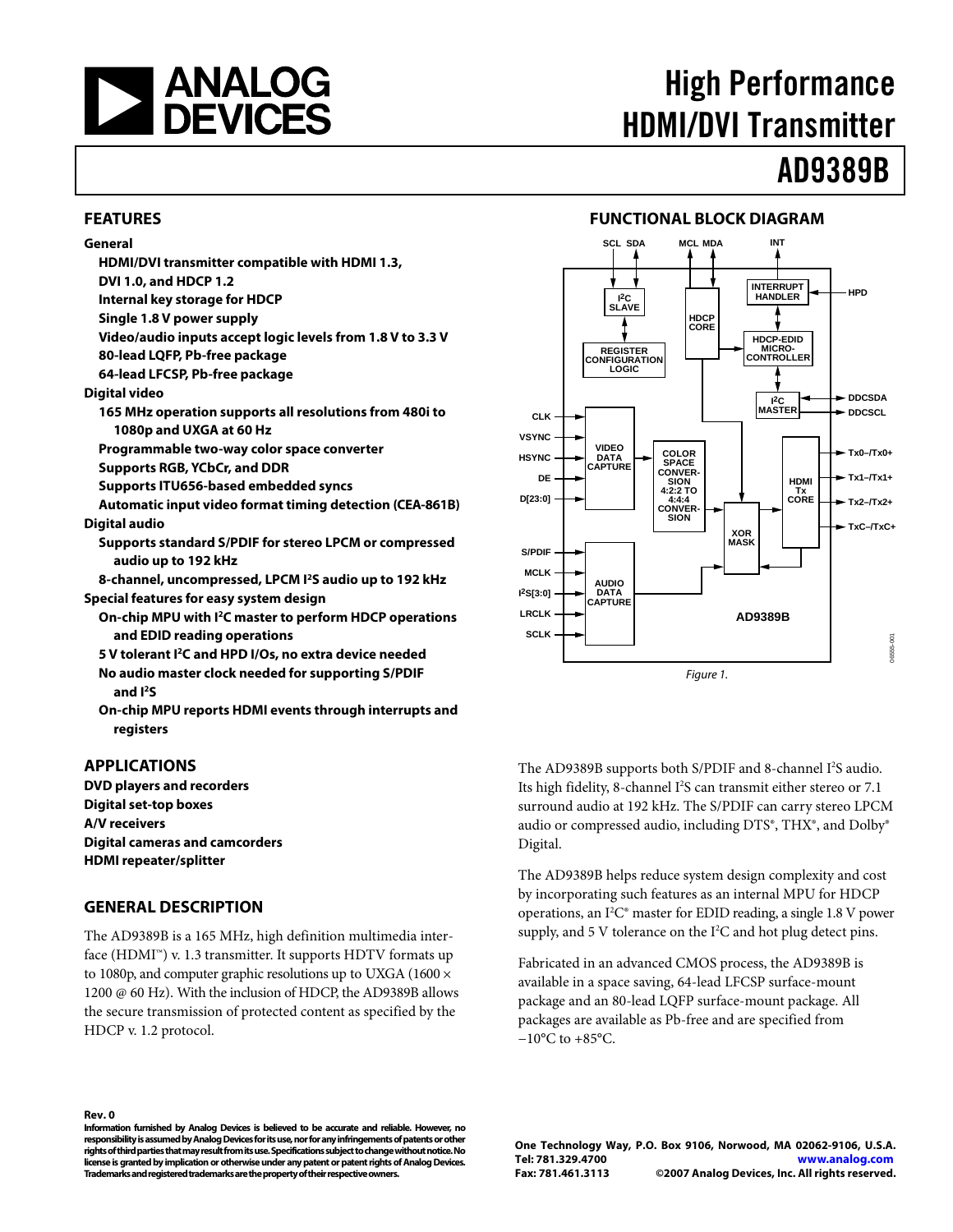# <span id="page-1-0"></span>**TABLE OF CONTENTS**

### **REVISION HISTORY**

11/07-Revision 0: Initial Version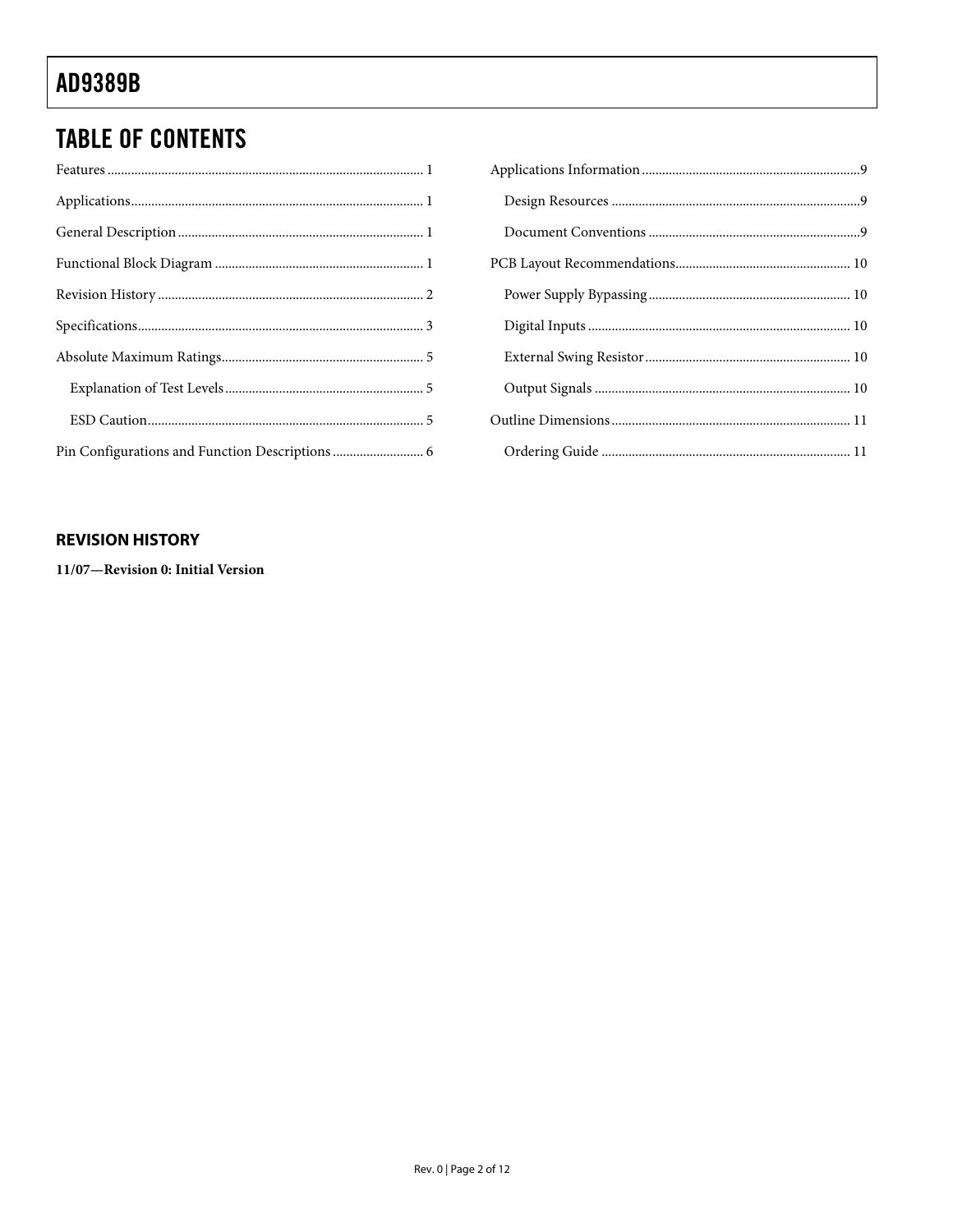# <span id="page-2-0"></span>**SPECIFICATIONS**

**Table 1.** 

|                                         |                                 |                | <b>Test</b>        |                |              |                |                   |
|-----------------------------------------|---------------------------------|----------------|--------------------|----------------|--------------|----------------|-------------------|
| <b>Parameter</b>                        | <b>Conditions</b>               | <b>Temp</b>    | Level <sup>1</sup> | Min            | <b>Typ</b>   | Max            | Unit              |
| <b>DIGITAL INPUTS</b>                   |                                 |                |                    |                |              |                |                   |
| Input Voltage                           |                                 |                |                    |                |              |                |                   |
| High (V <sub>IH</sub> )                 |                                 | Full           | VI                 | 1.4            |              | 3.5            | V                 |
| Low (VIL)                               |                                 | Full           | VI                 |                |              | 0.7            | $\vee$            |
| Input Capacitance                       |                                 | $25^{\circ}$ C | $\vee$             |                | 3            |                | pF                |
| <b>DIGITAL OUTPUTS</b>                  |                                 |                |                    |                |              |                |                   |
| Output Voltage                          |                                 |                |                    |                |              |                |                   |
| High (V <sub>OH</sub> )                 |                                 | Full           | VI                 | $V_{DD}$ - 0.1 |              |                | V                 |
| Low $(V_{OL})$                          |                                 | Full           | VI                 |                |              | 0.4            | V                 |
| THERMAL CHARACTERISTICS                 |                                 |                |                    |                |              |                |                   |
| <b>Thermal Resistance</b>               |                                 |                |                    |                |              |                |                   |
| Junction-to-Case $(\theta_{\text{JC}})$ |                                 |                | V                  |                | 15.2         |                | °C/W              |
| Junction-to-Ambient $(\theta_{JA})$     |                                 |                | V                  |                | 59           |                | °C/W              |
| Ambient Temperature                     |                                 | Full           | V                  | $-10$          | $+25$        | $+85$          | $^{\circ}{\sf C}$ |
| <b>DC SPECIFICATIONS</b>                |                                 |                |                    |                |              |                |                   |
| Input Leakage Current (IL)              |                                 | $25^{\circ}$ C | VI                 | $-10$          |              | $+10$          | μA                |
| Input Clamp Voltage                     | $-16$ mA                        | $25^{\circ}$ C | V                  |                | $-0.8$       |                | V                 |
|                                         | $+16$ mA                        | $25^{\circ}$ C | V                  |                | $+0.8$       |                | V                 |
| Differential High Level Output Voltage  |                                 |                | V                  |                | AVcc         |                | V                 |
| Differential Output Short-Circuit       |                                 |                | IV                 |                |              | 10             | μA                |
| Current                                 |                                 |                |                    |                |              |                |                   |
| POWER SUPPLY                            |                                 |                |                    |                |              |                |                   |
| V <sub>DD</sub> (All) Supply Voltage    |                                 | Full           | IV                 | 1.71           | 1.8          | 1.89           | $\vee$            |
| V <sub>DD</sub> Supply Voltage Noise    |                                 | Full           | $\vee$             |                |              | 50             | mV p-p            |
| Power-Down Current                      | With active video applied,      | $25^{\circ}$ C | IV                 |                | 9            |                | mA                |
|                                         | 165 MHz, typical random pattern |                |                    |                |              |                |                   |
| <b>Transmitter Supply Current</b>       | With active video applied,      | $25^{\circ}$ C | IV                 |                | 240          | 280            | mA                |
|                                         | 165 MHz, typical random pattern |                |                    |                |              |                |                   |
| <b>Transmitter Total Power</b>          |                                 | Full           | VI                 |                | 432          | 504            | mW                |
| <b>AC SPECIFICATIONS</b>                |                                 |                |                    |                |              |                |                   |
| <b>CLK Frequency</b>                    |                                 | $25^{\circ}$ C | IV                 | 13.5           |              | 165            | <b>MHz</b>        |
| TMDS Output CLK Duty Cycle              |                                 | $25^{\circ}$ C | IV                 | 48             |              | 52             | $\frac{0}{0}$     |
| Worst Case CLK Input Jitter             |                                 | Full           | IV                 |                |              | $\overline{2}$ | ns                |
| Input Data Setup Time                   |                                 | Full           | IV                 | $\mathbf{1}$   |              |                | ns                |
| Input Data Hold Time                    |                                 | Full           | IV                 | $\mathbf{1}$   |              |                | ns                |
| <b>TMDS Differential Swing</b>          |                                 |                | VI                 | 800            | 1000         | 1200           | mV                |
| V <sub>SYNC</sub> and H <sub>SYNC</sub> |                                 |                |                    |                |              |                |                   |
| Delay from DE Falling Edge              |                                 |                | VI                 |                | 1            |                | UI <sup>2</sup>   |
| Delay to DE Rising Edge                 |                                 |                | VI                 |                | $\mathbf{1}$ |                | UI <sup>2</sup>   |
| DE Time                                 |                                 |                |                    |                |              |                |                   |
| High Time                               |                                 | $25^{\circ}$ C | VI                 |                |              | 8191           | UI <sup>2</sup>   |
| Low Time                                |                                 | $25^{\circ}$ C | VI                 |                | 138          |                | UI <sup>2</sup>   |
| <b>Differential Output Swing</b>        |                                 |                |                    |                |              |                |                   |
| Low-to-High Transition Time             |                                 | $25^{\circ}$ C | VII                | 75             |              | 490            | ps                |
| High-to-Low Transition Time             |                                 | $25^{\circ}$ C | VII                | 75             |              | 490            | ps                |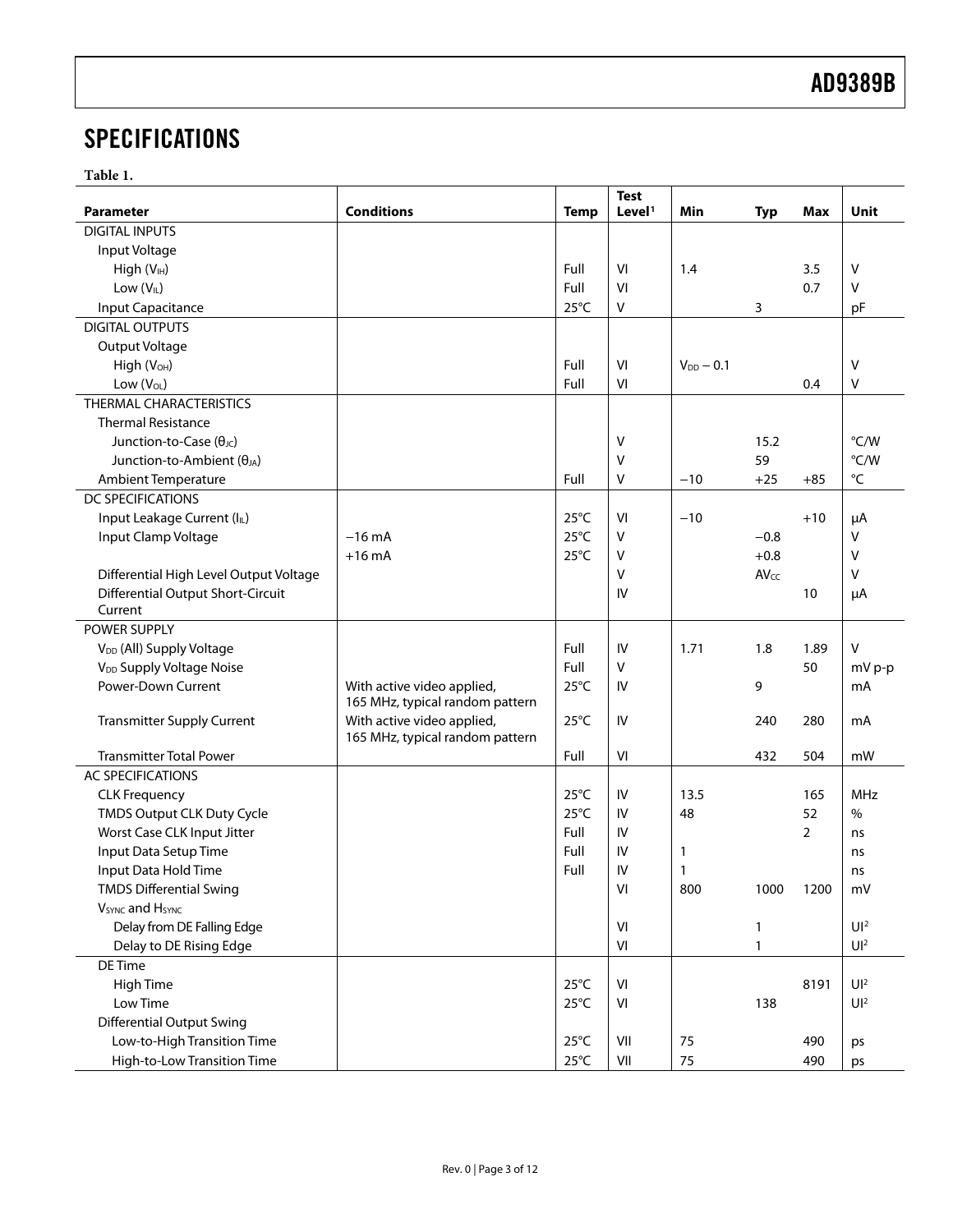<span id="page-3-0"></span>

| <b>Parameter</b>            | <b>Conditions</b>         | Temp           | <b>Test</b><br>Level <sup>1</sup> | Min | Typ | Max | Unit           |
|-----------------------------|---------------------------|----------------|-----------------------------------|-----|-----|-----|----------------|
| AUDIO ACTIMING              |                           |                |                                   |     |     |     |                |
| Sample Rate                 | <sup>2</sup> S and S/PDIF | Full           | IV                                | 32  |     | 192 | kHz            |
| <sup>2</sup> S Bit Width    |                           | Full           | IV                                | 16  |     | 24  | <b>Bits</b>    |
| <sup>2</sup> S Cycle Time   |                           | $25^{\circ}$ C | IV                                |     |     |     | U <sup>2</sup> |
| I <sup>2</sup> S Setup Time |                           | $25^{\circ}$ C | <b>IV</b>                         |     | 15  |     | ns             |
| <sup>2</sup> S Hold Time    |                           | $25^{\circ}$ C | IV                                |     | 0   |     | ns             |
| Audio Pipeline Delay        |                           | $25^{\circ}$ C | IV                                |     | 75  |     | us             |

<sup>1</sup> Se[e Explanation of Test Levels](#page-4-1) section.<br><sup>2</sup> UI = unit interval.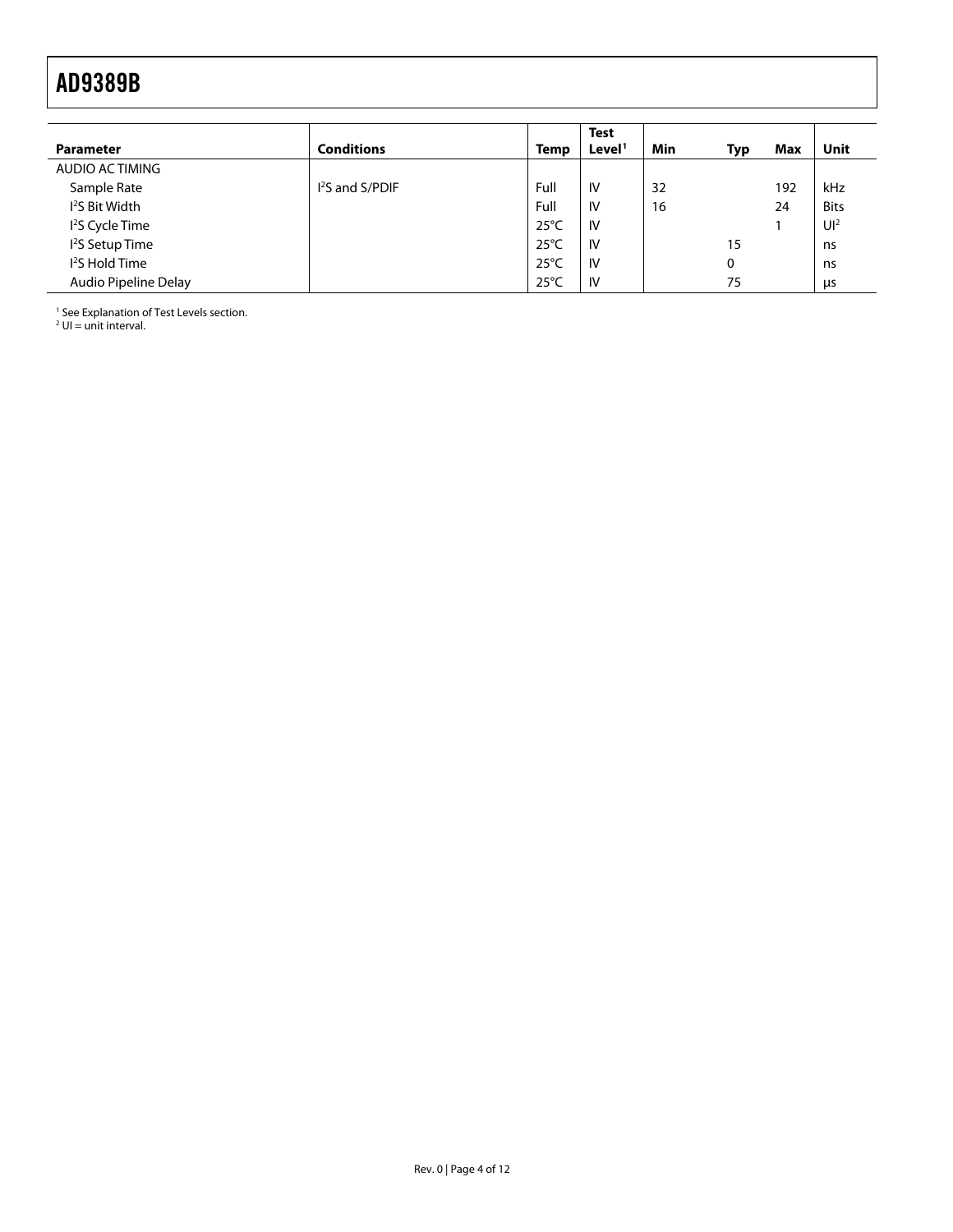## <span id="page-4-1"></span><span id="page-4-0"></span>ABSOLUTE MAXIMUM RATINGS

### **Table 2.**

| <b>Parameter</b>                    | Rating                               |
|-------------------------------------|--------------------------------------|
| Digital Inputs                      | 5 V to 0.0 V                         |
| <b>Digital Output Current</b>       | $20 \text{ mA}$                      |
| <b>Operating Temperature Range</b>  | $-10^{\circ}$ C to $+85^{\circ}$ C   |
| Storage Temperature Range           | $-65^{\circ}$ C to +150 $^{\circ}$ C |
| <b>Maximum Junction Temperature</b> | $150^{\circ}$ C                      |
| Maximum Case Temperature            | $150^{\circ}$ C                      |

Stresses above those listed under Absolute Maximum Ratings may cause permanent damage to the device. This is a stress rating only; functional operation of the device at these or any other conditions above those indicated in the operational section of this specification is not implied. Exposure to absolute maximum rating conditions for extended periods may affect device reliability.

### **EXPLANATION OF TEST LEVELS**

- I. 100% production tested.
- II. 100% production tested at 25°C and sample tested at specified temperatures.
- III. Sample tested only.
- IV. Parameter is guaranteed by design and characterization testing.
- V. Parameter is a typical value only.
- VI. 100% production tested at 25°C; guaranteed by design and characterization testing.
- VII. Limits defined by HDMI specification; guaranteed by design and characterization testing.

### **ESD CAUTION**



ESD (electrostatic discharge) sensitive device. Charged devices and circuit boards can discharge without detection. Although this product features patented or proprietary protection circuitry, damage may occur on devices subjected to high energy ESD. Therefore, proper ESD precautions should be taken to avoid performance degradation or loss of functionality.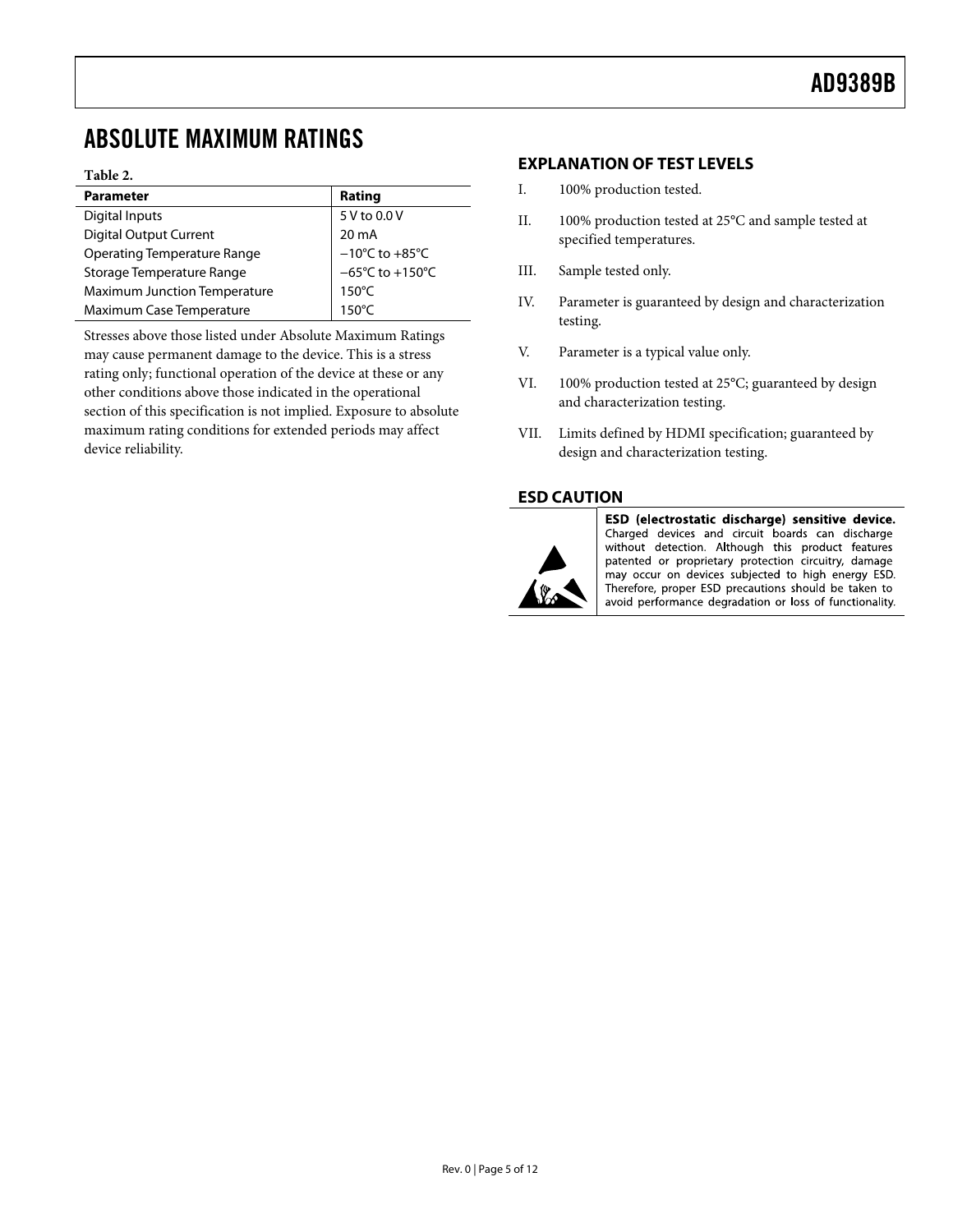### <span id="page-5-0"></span>PIN CONFIGURATIONS AND FUNCTION DESCRIPTIONS

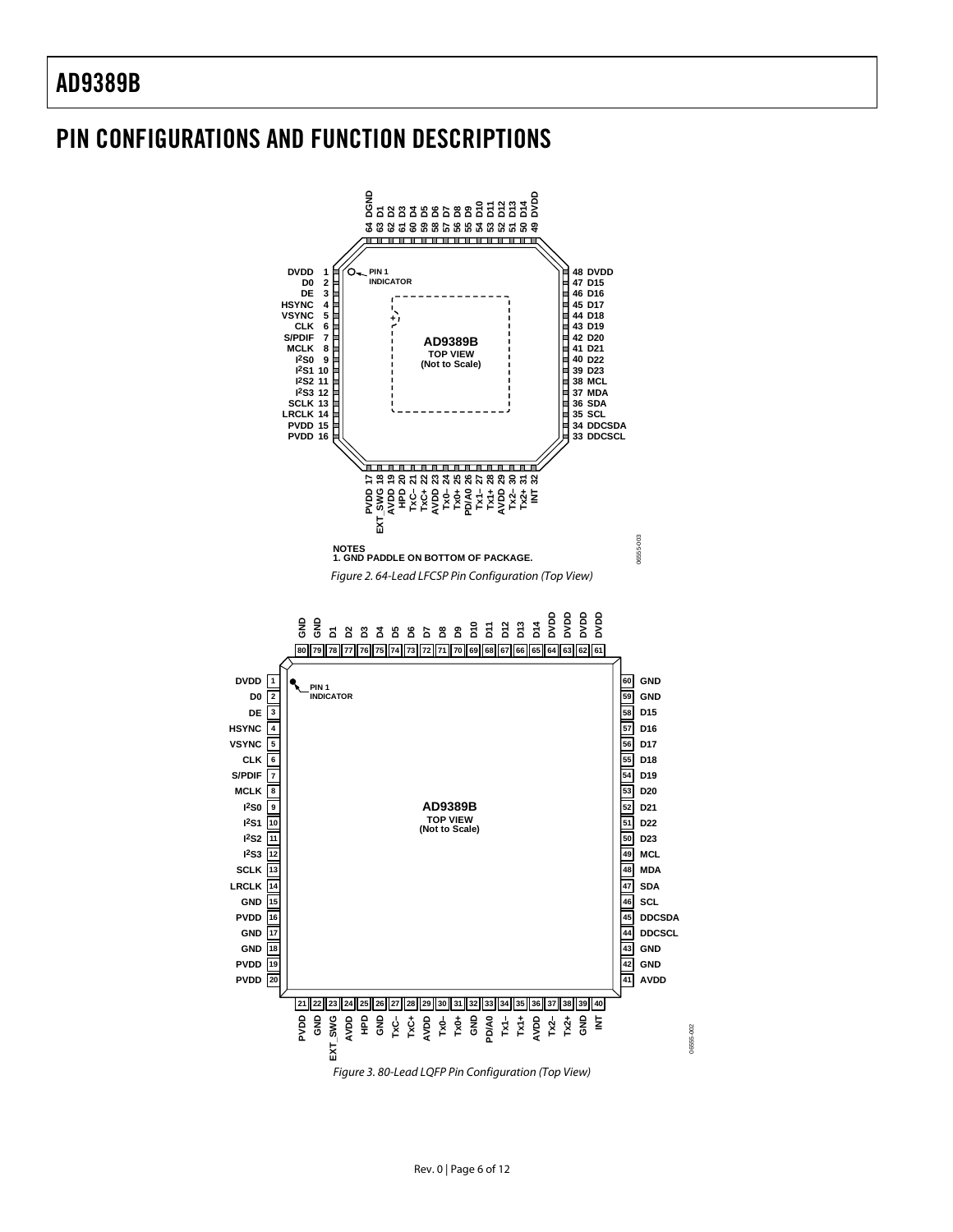### **Table 3. Pin Function Descriptions**

| Pin No.                      |                                                                |                       |                   |                                                                                                                                                                                                                                  |
|------------------------------|----------------------------------------------------------------|-----------------------|-------------------|----------------------------------------------------------------------------------------------------------------------------------------------------------------------------------------------------------------------------------|
| <b>LFCSP</b>                 | <b>LQFP</b>                                                    | <b>Mnemonic</b>       | Type <sup>1</sup> | <b>Description</b>                                                                                                                                                                                                               |
| 2, 39 to 47,<br>50 to 63     | 2,50 to 58,<br>65 to 78                                        | D[23:0]               |                   | Video Data Input. Digital input in RGB or YCbCr format. Supports CMOS logic levels from<br>1.8 V to 3.3 V.                                                                                                                       |
| 6                            | 6                                                              | <b>CLK</b>            |                   | Video Clock Input. Supports CMOS logic levels from 1.8 V to 3.3 V.                                                                                                                                                               |
| 3                            | 3                                                              | <b>DE</b>             |                   | Data Enable Bit for Digital Video. Supports CMOS logic levels from 1.8 V to 3.3 V.                                                                                                                                               |
| 4                            | 4                                                              | <b>HSYNC</b>          |                   | Horizontal Sync Input. Supports CMOS logic levels from 1.8 V to 3.3 V.                                                                                                                                                           |
| 5                            | 5                                                              | <b>VSYNC</b>          |                   | Vertical Sync Input. Supports CMOS logic levels from 1.8 V to 3.3 V.                                                                                                                                                             |
| 18                           | 23                                                             | EXT_SWG               | $\mathbf{I}$      | Set Internal Reference Currents. Place 887 $\Omega$ resistor (1% tolerance) between this pin<br>and ground.                                                                                                                      |
| 20                           | 25                                                             | <b>HPD</b>            | I.                | Hot Plug Detect Signal. This indicates to the interface whether the receiver is<br>connected. 1.8 V to 5.0 V CMOS logic levels.                                                                                                  |
| 7                            | 7                                                              | S/PDIF                |                   | S/PDIF (Sony/Philips Digital Interface) Audio Input. This is the audio input from a<br>Sony/Philips digital interface. Supports CMOS logic levels from 1.8 V to 3.3 V.                                                           |
| 8                            | 8                                                              | <b>MCLK</b>           | $\mathbf{I}$      | Audio Reference Clock. 128 $\times$ N $\times$ f <sub>s</sub> with N = 1, 2, 3, or 4. Set to 128 $\times$ sampling<br>frequency (fs), $256 \times$ fs, $384 \times$ fs, or $512 \times$ fs. 1.8 V to 3.3 V CMOS logic levels.    |
| 9 to 12                      | 9 to 12                                                        | I <sup>2</sup> S[3:0] | $\mathbf{I}$      | I <sup>2</sup> S Audio Data Inputs. These represent the eight channels of audio (two per input)<br>available through I <sup>2</sup> S. Supports CMOS logic levels from 1.8 V to 3.3 V.                                           |
| 13                           | 13                                                             | <b>SCLK</b>           |                   | I <sup>2</sup> S Audio Clock. Supports CMOS logic levels from 1.8 V to 3.3 V.                                                                                                                                                    |
| 14                           | 14                                                             | <b>LRCLK</b>          |                   | Left/Right Channel Selection. Supports CMOS logic levels from 1.8 V to 3.3 V.                                                                                                                                                    |
| 26 <sup>2</sup>              | 33 <sup>2</sup>                                                | PD/A0                 |                   | Power-Down Control and I <sup>2</sup> C Address Selection. The I <sup>2</sup> C address and the PD polarity<br>are set by the PD/A0 pin state when the supplies are applied to the AD9389B. 1.8 V<br>to 3.3 V CMOS logic levels. |
| 21, 22                       | 27,28                                                          | $TxC - /TxC +$        | O                 | Differential Clock Output. Differential clock output at pixel clock rate; TMDS logic<br>level.                                                                                                                                   |
| 30, 31                       | 37, 38                                                         | $Tx2 - Tx2 +$         | O                 | Differential Output Channel 2. Differential output of the red data at 10x the pixel<br>clock rate; TMDS logic level.                                                                                                             |
| 27, 28                       | 34, 35                                                         | $Tx1 - Tx1 +$         | $\mathsf O$       | Differential Output Channel 1. Differential output of the green data at 10x the pixel<br>clock rate; TMDS logic level.                                                                                                           |
| 24, 25                       | 30, 31                                                         | $Tx0 - Tx0 +$         | O                 | Differential Output Channel 0. Differential output of the blue data at 10x the pixel<br>clock rate; TMDS logic level.                                                                                                            |
| 32                           | 40                                                             | <b>INT</b>            | $\mathsf O$       | Interrupt. Open drain. A 2 k $\Omega$ pull-up resistor to the microcontroller I/O supply is<br>recommended. Active Low.                                                                                                          |
| 19, 23, 29                   | 24, 29, 36,<br>41                                              | <b>AVDD</b>           | P                 | 1.8 V Power Supply for TMDS Outputs.                                                                                                                                                                                             |
| 1, 48, 49                    | 1,61 to 64                                                     | <b>DVDD</b>           | P                 | 1.8 V Power Supply for Digital and I/O Power Supply. These pins supply power to the<br>digital logic and I/Os. They should be filtered and as quiet as possible.                                                                 |
| 15, 16, 17                   | 16, 19 to 21                                                   | <b>PVDD</b>           | P                 | 1.8 V PLL Power Supply. The most sensitive portion of the AD9389B is the clock<br>generation circuitry. These pins provide power to the clock PLL. Provide quiet,<br>noise-free power to these pins.                             |
| N/A                          | 15, 17, 18,<br>22, 26, 32,<br>39, 42, 43,<br>59, 60, 79,<br>80 | <b>GND</b>            | P                 | Ground. The ground return for all circuitry on-chip. It is recommended that the<br>AD9389B be assembled on a single, solid ground plane with careful attention given<br>to ground current paths.                                 |
| 64, paddle on<br>bottom side | N/A                                                            | <b>DGND</b>           |                   | Ground. The ground return for all circuitry on-chip. It is recommended that the<br>AD9389B be assembled on a single, solid ground plane with careful attention given<br>to ground current paths.                                 |
| 36                           | 47                                                             | <b>SDA</b>            | C <sup>3</sup>    | Serial Port Data I/O. This pin serves as the serial port data I/O slave for register<br>access. Supports CMOS logic levels from 1.8 V to 3.3 V.                                                                                  |
| 35                           | 46                                                             | <b>SCL</b>            | $\mathsf{C}^3$    | Serial Port Data Clock. This pin serves as the serial port data clock slave for register<br>access. Supports CMOS logic levels from 1.8 V to 3.3 V.                                                                              |
| 37                           | 48                                                             | <b>MDA</b>            | $\mathsf{C}^3$    | Serial Port Data I/O Master to HDCP Key EEPROM. Supports CMOS logic levels from<br>1.8 V to 3.3 V.                                                                                                                               |
| 38                           | 49                                                             | <b>MCL</b>            | $\mathsf{C}^3$    | Serial Port Data Clock Master to HDCP Key EEPROM. Supports CMOS logic levels<br>from 1.8 V to 3.3 V.                                                                                                                             |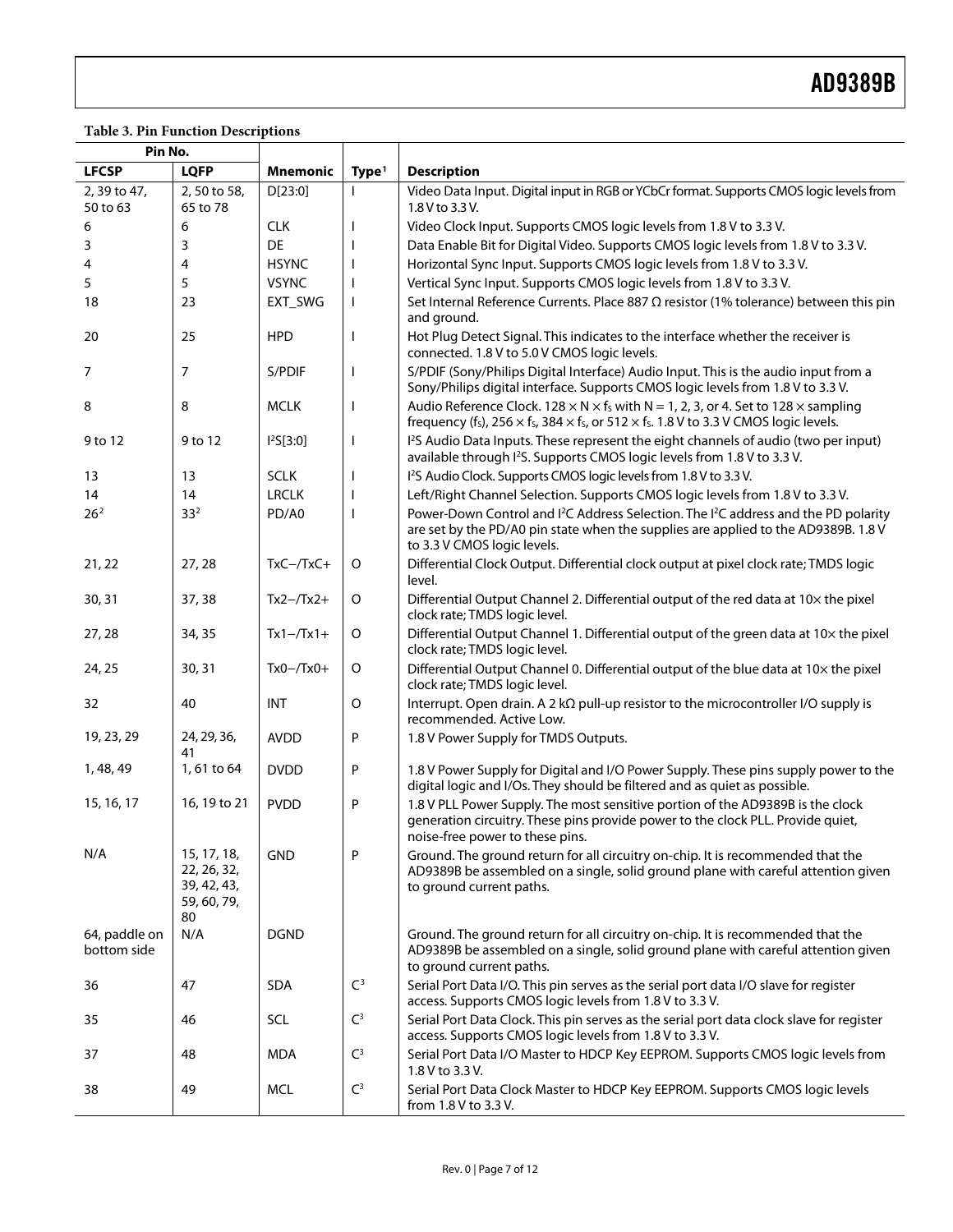<span id="page-7-0"></span>

| Pin No.      |             |                 |                   |                                                                                                                   |
|--------------|-------------|-----------------|-------------------|-------------------------------------------------------------------------------------------------------------------|
| <b>LFCSP</b> | <b>LOFP</b> | <b>Mnemonic</b> | Tvpe <sup>1</sup> | <b>Description</b>                                                                                                |
| -34          | 45          | <b>DDCSDA</b>   | $\mathsf{C}^3$    | Serial Port Data I/O to Receiver. This pin serves as the master to the DDC bus. 5 V<br>CMOS logic level.          |
| -33          | 44          | <b>DDCSCL</b>   | $\mathsf{C}^3$    | Serial Port Data Clock to Receiver. This pin serves as the master clock for the DDC<br>bus. 5 V CMOS logic level. |

' I = input, O = output, P = power supply, C = control.<br><sup>2</sup> Pin 26 (LFCSP) and Pin 33 (LQFP) are dual function pins: I<sup>2</sup>C selection and power-down control. The I<sup>2</sup>C selection function occurs at power-up; the power-down

function occurs whenever the state of the pin is changed from its original state at power-up.<br><sup>3</sup> For a full description of the 2-wire serial interface and its functionality, obtain documentation by contacting NDA at flat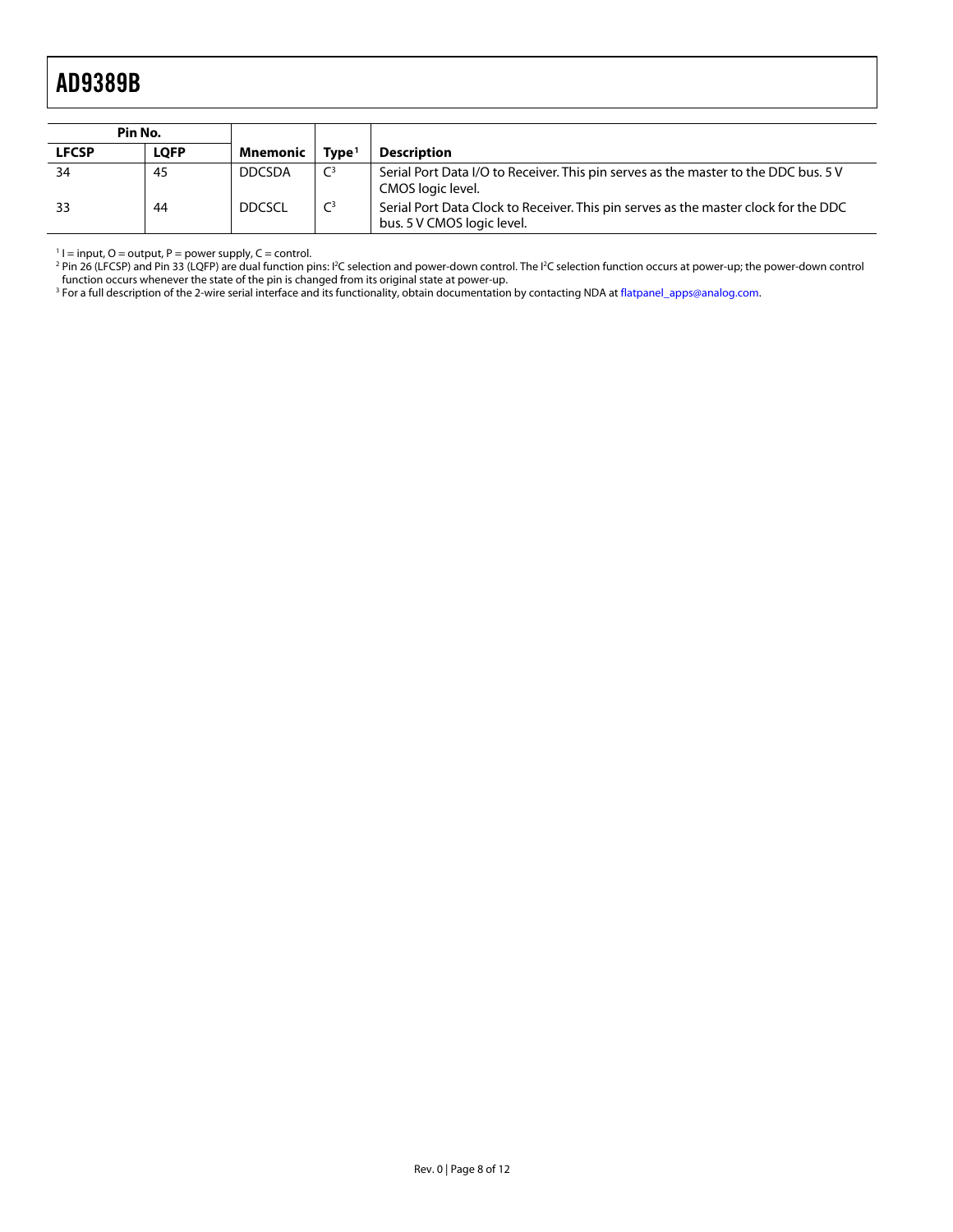### <span id="page-8-0"></span>APPLICATIONS INFORMATION

### **DESIGN RESOURCES**

Analog Devices, Inc. evaluation kits, reference design schematics, and other support documentation are available under the nondisclosure agreement (NDA) from [flatpanel\\_apps@analog.com.](mailto:flatpanel_apps@analog.com)

<span id="page-8-1"></span>Other resources include:

*EIA/CEA-861B* which describes audio and video infoframes as well as the E-EDID structure for HDMI. It is available from the Consumer Electronics Association (CEA).

The *HDMI v. 1.3*, a defining document for HDMI 1.3, and the *HDMI Compliance Test Specification Version 1.3* are available from HDMI Licensing, LLC.

The *HDCP Specification v. 1.2* is the defining document for HDCP 1.2 available from Digital Content Protection, LLC.

### **DOCUMENT CONVENTIONS**

In this data sheet, data is represented using the conventions described in [Table 4](#page-8-1).

### **Table 4. Document Conventions**

| Data<br>Type | <b>Format</b>                                                                                                               |
|--------------|-----------------------------------------------------------------------------------------------------------------------------|
| 0xNN         | Hexadecimal (Base 16) numbers are represented using<br>the C language notation, preceded by 0x.                             |
| 0bNN         | Binary (Base 2) numbers are represented using the C<br>language notation, preceded by 0b.                                   |
| NN.          | Decimal (Base 10) numbers are represented using no<br>additional prefixes or suffixes.                                      |
| Bit          | Bits are numbered in little endian format, that is, the<br>least significant bit of a byte or word is referred to as Bit 0. |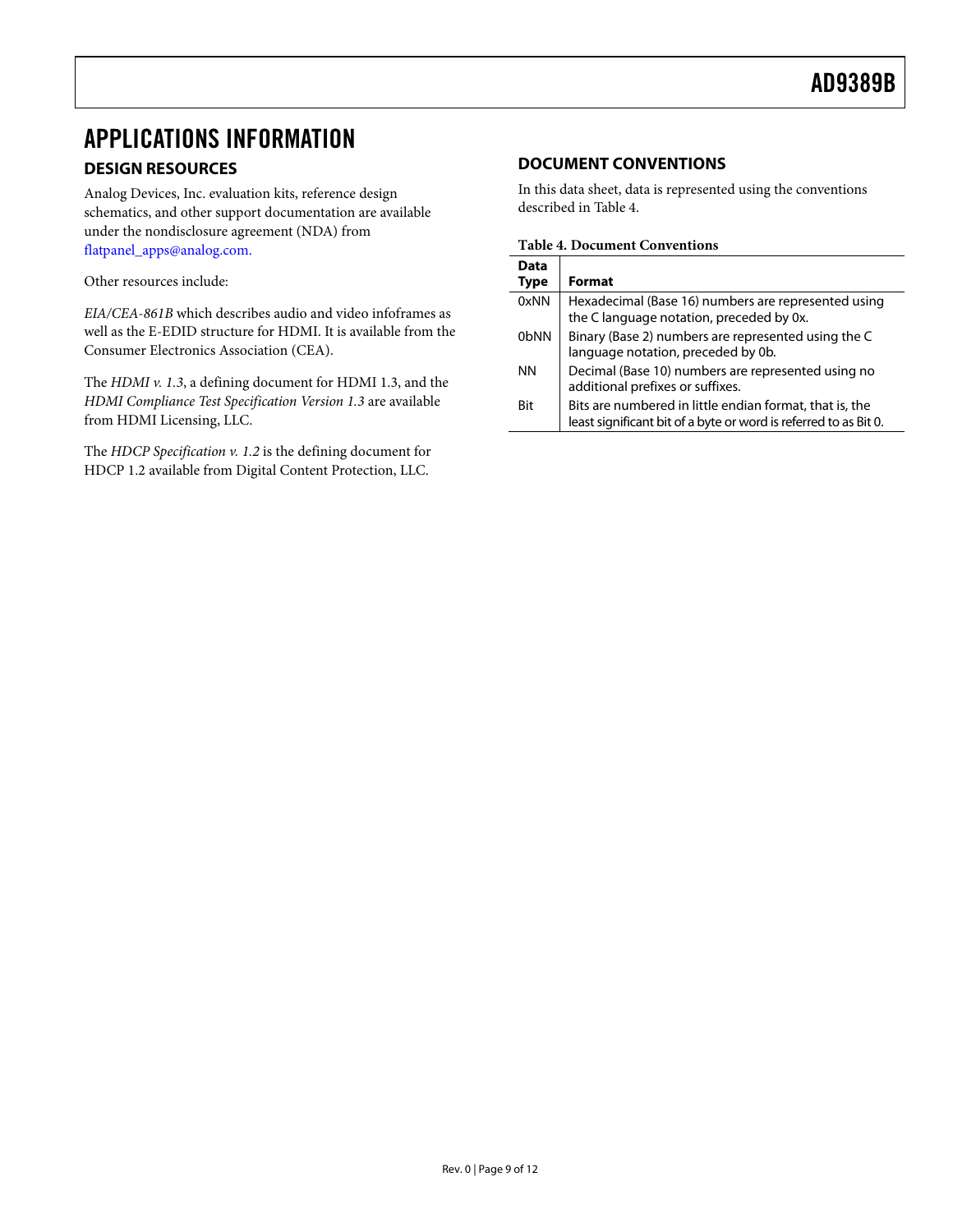## <span id="page-9-0"></span>PCB LAYOUT RECOMMENDATIONS

The AD9389B is a high precision, high speed analog device. As such, to obtain the maximum performance from the part, it is important to have a well laid out board.

### **POWER SUPPLY BYPASSING**

It is recommended to bypass each power supply pin with a 0.1 μF capacitor. The exception is when two or more supply pins are adjacent to each other. For these groupings of powers/ grounds, it is necessary to have only one bypass capacitor. The fundamental idea is to have a bypass capacitor within about 0.5 cm of each power pin. Also, avoid placing the capacitor on the opposite side of the PCB from the AD9389B because that interposes resistive vias in the path.

The bypass capacitors should be physically located between the power plane and the power pin. Current should flow from the power plane to the capacitor to the power pin. Do not make a power connection between the capacitor and the power pin. Placing a via underneath the capacitor pads, down to the power plane, is generally the best approach.

It is particularly important to maintain low noise and good stability of PVDD (the PLL supply). Abrupt changes in PVDD can result in similarly abrupt changes in sampling clock phase and frequency. This can be avoided by careful attention to regulation, filtering, and bypassing. It is best practice to provide separate regulated supplies for each of the analog circuitry groups (AVDD and PVDD).

It is also recommended to use a single ground plane for the entire board. Experience has repeatedly shown that the noise performance is the same or better with a single ground plane. Using multiple ground planes can be detrimental because each separate ground plane is smaller, and long ground loops can result.

### **DIGITAL INPUTS Video and Audio Data Input Signals**

The digital inputs on the AD9389B are designed to work with signals ranging from 1.8 V to 3.3 V logic level. Therefore, no extra components need to be added when using 3.3 V logic. Any noise that gets onto the clock input (labeled CLK) trace adds jitter to the system. Therefore, minimize the video clock input (CLK, Pin 6) trace length and do not run any digital or other high frequency traces near it. Make sure to match the length of the input data signals to optimize data capture, especially for high frequency modes such as 1080p and UXGA and double data rate input formats.

### **Other Input Signals**

The HPD must be connected to the HDMI connector. A 10 k $\Omega$ pull-down resistor to ground is also recommended.

The PD/A0 input pin can be connected to GND or supply (through a resistor or a control signal). The device address and power-down polarity are set by the state of the PD/A0 pin when the AD9389B supplies are applied/enabled. For example, if the PD/A0 pin is low (when the supplies are turned on), then the device address is 0x72 and the power-down is active high. If the PD/A0 pin is high (when the supplies are turned on), the device address is 0x7A and the power-down is active low.

Connect the SCL and SDA pins to the I<sup>2</sup>C master. A pull-up resistor of 2 k $\Omega$  to 1.8 V or 3.3 V is recommended.

### **EXTERNAL SWING RESISTOR**

The external swing resistor must be connected directly to the EXT\_SWG pin and ground. The external swing resistor must have a value of 887  $\Omega$  (±1% tolerance). Avoid running any high speed ac or noisy signals next to, or close to, the EXT\_SWG pin.

### **OUTPUT SIGNALS TMDS Output Signals**

The AD9389B has three TMDS data channels (0, 1, and 2) that output signals up to 800 MHz as well as the TMDS output data clock. To minimize the channel-to-channel skew, make the trace length of these signals the same. Additionally, these traces need to have a 50  $Ω$  characteristic impedance and need to be routed as 100 Ω differential pairs. Best practice recommends routing these lines on the top PCB layer, avoiding the use of vias.

### **Other Output Signals (non TMDS)**

### **DDCSCL and DDCSDA**

The DDCSCL and DDCSDA outputs need to have a minimum amount of capacitance loading to ensure the best signal integrity. The DDCSCL and DDCSDA capacitance loading must be less than 50 pF to meet the HDMI compliance specification. The DDCSCL and DDCSDA must be connected to the HDMI connector and a pull-up resistor to 5 V is required. The pull-up resistor must have a value between 1.5 kΩ and 2 kΩ.

### **INT Pin**

The INT pin is an output that should be connected to the microcontroller of the system. A pull-up resistor to 1.8 V or 3.3 V is required for proper operation—the recommended value is 2 kΩ.

### **MCL and MDA**

The MCL and MDA outputs should be connected to the EEPROM containing the HDCP key (if HDCP is implemented). Pull-up resistors of 2 k $\Omega$  are recommended.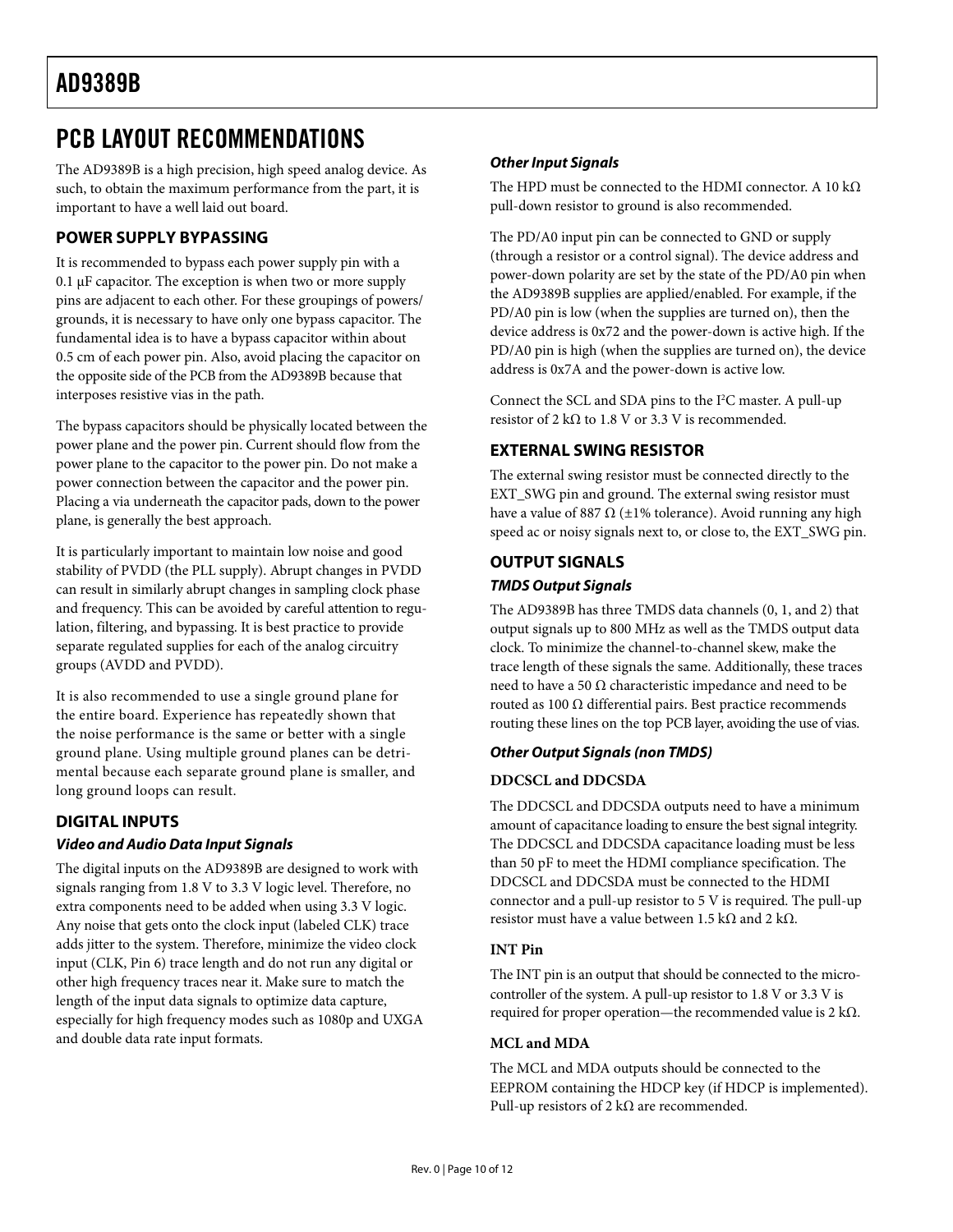<span id="page-10-0"></span>

### **ORDERING GUIDE**

<span id="page-10-1"></span>

| Model                     | <b>Temperature Range</b>           | <b>Package Description</b>                    | <b>Package Option</b> |
|---------------------------|------------------------------------|-----------------------------------------------|-----------------------|
| AD9389BBCPZ-801           | $-10^{\circ}$ C to $+85^{\circ}$ C | 64-Lead Lead Frame Chip Scale Package [LFCSP] | $CP-64-1$             |
| AD9389BBCPZ-1651          | $-10^{\circ}$ C to $+85^{\circ}$ C | 64-Lead Lead Frame Chip Scale Package [LFCSP] | $CP-64-1$             |
| AD9389BBSTZ-801           | $-10^{\circ}$ C to $+85^{\circ}$ C | 80-Lead Low Profile Quad Flat Package [LQFP]  | $ST-80-2$             |
| AD9389BBSTZ-1651          | $-10^{\circ}$ C to $+85^{\circ}$ C | 80-Lead Low Profile Quad Flat Package [LQFP]  | ST-80-2               |
| AD9389B/PCBZ <sup>1</sup> |                                    | <b>Evaluation Board</b>                       |                       |

 $1 Z =$  RoHS Compliant Part.